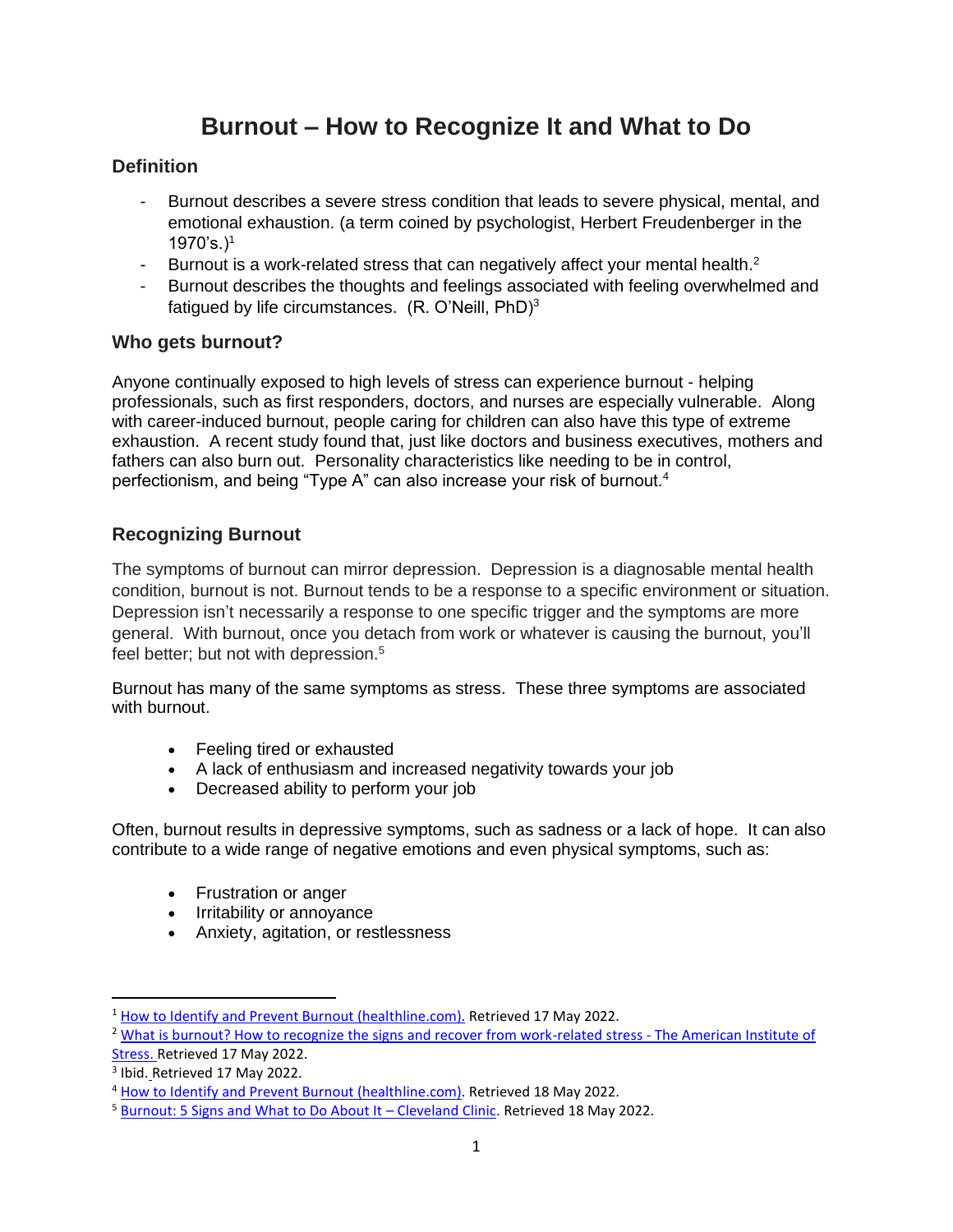• Physical feelings of stress, such as headaches, stomach issues, body pains, or fatique<sup>6</sup>

Symptoms include frustration, sadness, lack of hope and fatigue – and it is often associated with both anxiety and depression.<sup>7</sup>

The symptoms can also be described as follows:

- **Exhaustion.** Feeling physically and emotionally depleted. Physical symptoms may include headaches, stomach aches, and appetite or sleeping changes.
- **Isolation.** People with burnout tend to feel overwhelmed. As a result, they may stop socializing and confiding in friends, family members, and co-workers.
- **Escape fantasies.** Dissatisfied with the never-ending demands of their jobs, people with burnout may fantasize about running away or going on a solo-vacation. In extreme cases, they may turn to drugs, alcohol, or food as a way to numb their emotional pain.
- **Irritability.** Burnout can cause people to lose their cool with friends, co-workers, and family members more easily. Coping with normal stressors like preparing for a work meeting, driving kids to school, and tending to household tasks also may start to feel insurmountable, especially when things don't go as planned.
- **Frequent illnesses.** Burnout, like other long-term stress, can lower your immune system, making you more susceptible to colds, the flu, and insomnia. Burnout can also lead to mental health concerns like depression and anxiety.<sup>8</sup>

**Consequences of job burnout** when ignored or unaddressed can lead to significant consequences, including:

- Excessive stress
- Fatigue
- Insomnia
- Sadness, anger or irritability
- Alcohol or substance misuse
- Heart disease
- High blood pressure
- Type 2 diabetes
- Vulnerability to illnesses $9$

<sup>&</sup>lt;sup>6</sup> What is burnout? How to recognize the signs and recover from work-related stress - The American Institute of Stress. Retrieved 17, May 2022.

 $<sup>7</sup>$  Ibid.</sup>

<sup>&</sup>lt;sup>8</sup> How to Identify and Prevent Burnout (healthline.com). Retrieved 17, May 2022.

<sup>&</sup>lt;sup>9</sup> Job burnout: How to spot it and take action - Mayo Clinic. Retrieved 18, May 2022.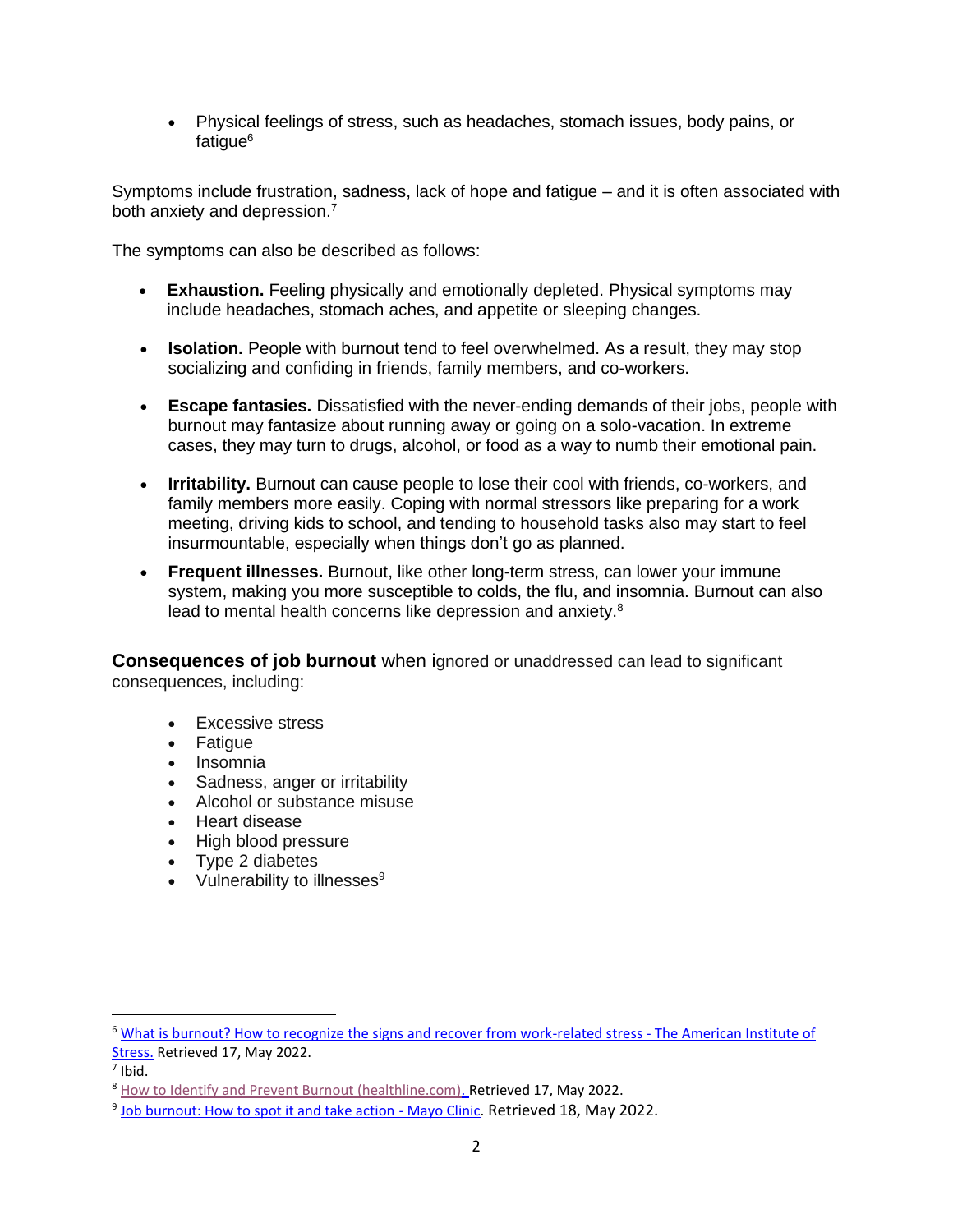#### **12 Phases of Stress** (according to psychologists H. Freudenberger and G. North)

- 1. **Excessive drive/ambition.** Common for people starting a new job or undertaking a novel task, too much ambition can lead to burnout.
- 2. **Pushing yourself to work harder.** Ambition pushes you to work harder.
- 3. **Neglecting your own needs.** You begin to sacrifice self-care like sleep, exercise, and eating well.
- 4. **Displacement of conflict.** Instead of acknowledging that you're pushing yourself to the max, you blame your boss, the demands of your job, or colleagues for your troubles.
- 5. **No time for nonwork-related needs.** Your values are revised. Work becomes the sole focus at the expense of family, friends, and hobbies, which now seem irrelevant.
- 6. **Denial.** Impatience with those around you mounts. Instead of taking responsibility for your behaviors, you blame others, seeing them as incompetent, lazy, and overbearing.
- 7. **Withdrawal.** You begin to withdraw from family and friends. You lack direction and are cynical. Social invitations to parties, movies, and dinner dates start to feel burdensome instead of enjoyable.
- 8. **Behavioral changes.** Those on the road to burnout may become more aggressive and snap at loved ones for no reason.
- 9. **Depersonalization.** Feeling detached from your life and your ability to control your life.
- 10. **Inner emptiness or anxiety.** Feeling empty or anxious. You may turn to thrill seeking behaviors to cope with this emotion, such as substance use, gambling, or overeating.
- 11. **Depression.** Life loses its meaning and you begin to feel hopeless.
- 12. **Mental or physical collapse.** This can impact your ability to cope. Mental health or medical attention may be necessary.<sup>10</sup>

# **What to Do – Burnout is Preventable**

**Exercise -** Not only is exercise good for our physical health, but it can also give us an emotional boost. Stretched for time? You don't need to spend hours at the gym to reap these benefits. Mini-workouts and short walks are convenient ways to make exercise a daily habit.

**Eat a balanced diet -** Eating a healthy diet filled with omega-3 fatty acids can be a natural antidepressant. Adding foods rich in omega-3s like flaxseed oil, walnuts, and fish may help give your mood a boost.

**Practice good sleep habits -** Our bodies need time to rest and reset, which is why healthy sleep habits are essential for our well-being. Avoiding caffeine before bedtime, establishing a relaxing bedtime ritual, and banning smartphones from the bedroom can help promote sound sleep hygiene.

<sup>&</sup>lt;sup>10</sup> How to Identify and Prevent Burnout (healthline.com). Retrieved 18, May 2022.